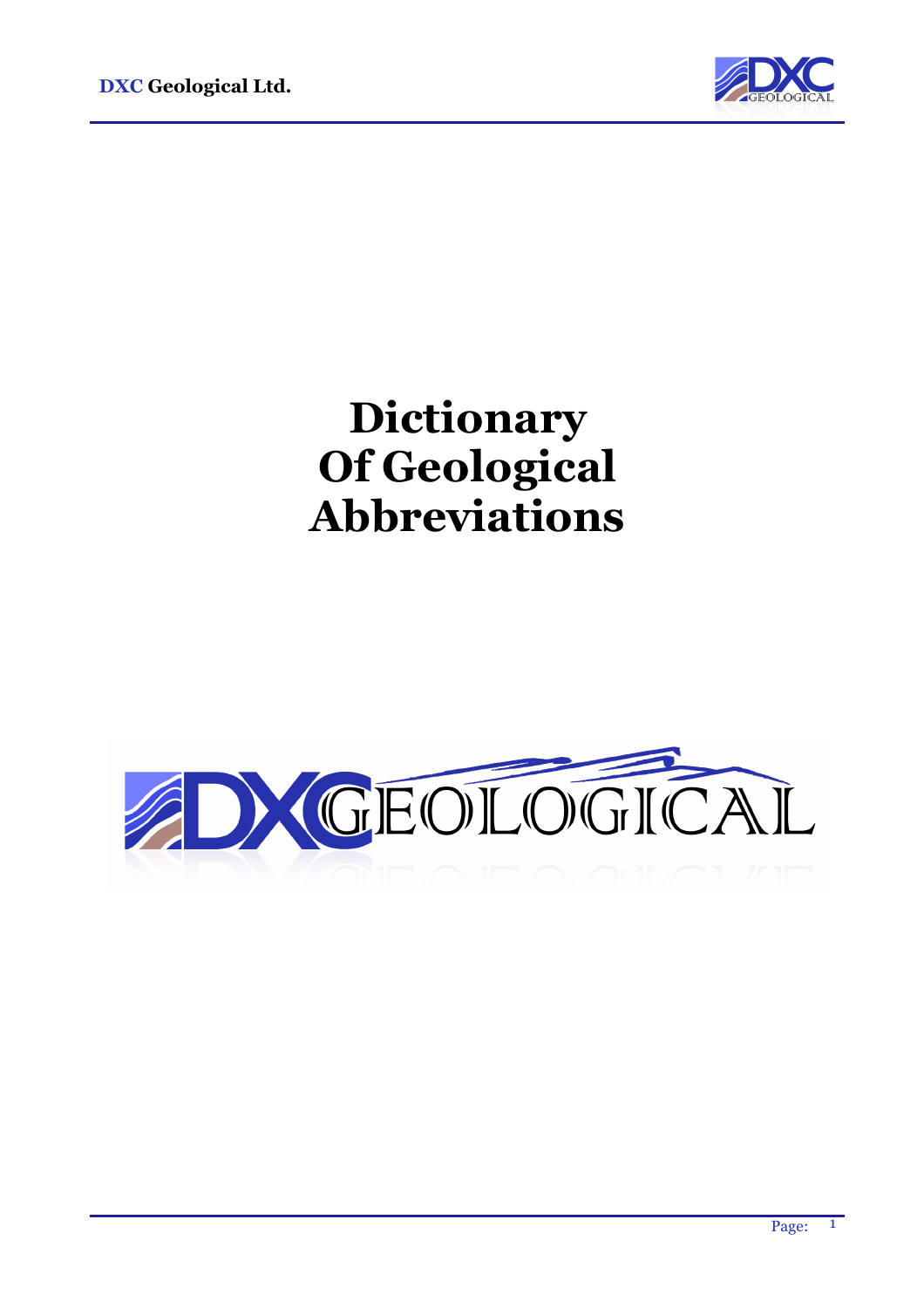

**A**

| absent                  | abs          |
|-------------------------|--------------|
| abundant                | adbt, abnd   |
| above ground level      | agl          |
| acicular                | acic         |
| acoustic                | AC           |
| adamantine              | adam         |
| aggregate               | agg          |
| algae, algal            | alg          |
| altered                 | alt          |
| alternate(ing)          | alt, altg    |
|                         | amor, amorph |
| amorphous<br>amount     | amt          |
| above mean seal level   | amsl         |
|                         |              |
| angular                 | ang          |
| anhedral                | anh          |
| anhydritic              | anhy         |
| anhydrite               | <b>ANHY</b>  |
| anticline(al)           | anticl       |
| apparent                | appar        |
| approximate             | approx       |
| argillaceous            | arg, argil   |
| arkose(ic)              | ark          |
| above sea bed           | asb          |
| apparent viscosity      | AV           |
| as above                | a/a          |
| assemblage              | assem        |
| assembly                | assy         |
| associated              | assoc        |
| Atlas                   | Atlas        |
| authigenic              | authg        |
| average                 | avg, av      |
|                         |              |
| $\overline{\mathbf{B}}$ |              |
| bafflestone             | baflst       |
| band                    | bnd          |
| barrel                  | bbl          |
| barrels                 | bbls         |
| barrels liquid per day  | blpd         |
| barrels oil per day     | bopd         |
| barrels per day         | bpd          |
| barrels per minute      | bpm          |
| barrels water per day   | bwpd         |
| basement                | bsmt         |
| becoming                | bcmg         |
| bed/bedded / bedding    | bd           |
| below kelly bushing     | <b>BKB</b>   |
| below rotary table      | brt          |
| billion cubic feet      | bcf          |
|                         |              |
| bimodal                 | bimo         |
| bioclast(ic)            | biocl        |

| biotite                 | biot            |
|-------------------------|-----------------|
| bioturbated             |                 |
|                         | biturb, bioturb |
| bituminous              | bit             |
| bivalve                 | by              |
| black                   | blk             |
| blade/bladed            | bld             |
| blocky                  | blky            |
| blooming                | blmg            |
| blue                    | blu             |
|                         |                 |
| blow out preventer      | <b>BOP</b>      |
| bottom hole closed-in   | <b>BHCIP</b>    |
| pressure                |                 |
| bottom hole flowing     | <b>BHFP</b>     |
| pressure                |                 |
| bottom hole pressure    | <b>BHP</b>      |
| bottom hole temperature | <b>BHT</b>      |
| boulder                 | bldr            |
|                         |                 |
| boundstone              | bdst            |
| break                   | brk             |
| bright                  | brit            |
| brown                   | brn             |
| bryozoa                 | bryoz           |
| buff                    | buff, bf        |
|                         |                 |
| $\overline{\mathbf{C}}$ |                 |
|                         |                 |
|                         |                 |
|                         |                 |
| cable head tension      | <b>CHT</b>      |
| calcareous              | calc            |
| calcite                 | calc            |
| calliper                | CAL             |
| carbonaceous            | carb            |
| carbonaceous rock       | <b>CARB</b>     |
| carnallite              | carn            |
|                         |                 |
| casing                  | csg<br>cmt      |
| cement                  |                 |
| centre                  | cntr            |
| chalk                   | chk             |
| chalky                  | chky            |
| chert                   | <b>CHT</b>      |
| cherty                  | chty            |
| cable head tension      | <b>CHT</b>      |
| calcareous              | calc            |
| calcite                 | calc            |
|                         |                 |
| calliper                | CAL             |
| carbonaceous            | carb            |
| carnallite              | carn            |
| cement(ed)              | CMT, cmt        |
| centimetre              | cm              |
| centre                  | cntr            |
| chalk                   | chk             |
| chalky                  | chky            |
| change out<br>chert     | C/O<br>cht      |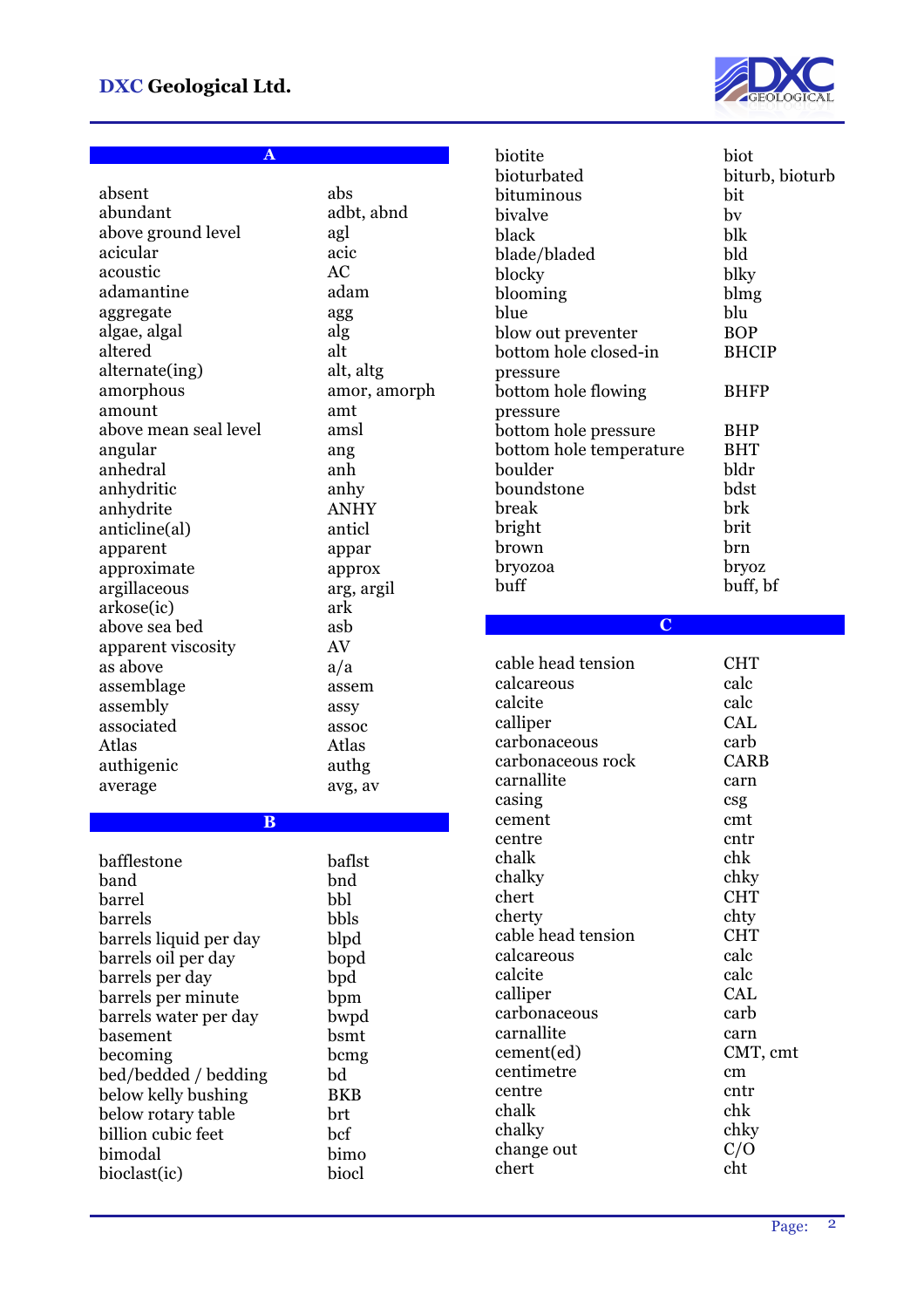

| chlorite(ic)        | chlor        |
|---------------------|--------------|
| chocolate           | choc         |
| choke               | ck           |
| circulate           | cir          |
| clastic             | clas         |
| clay                | CL, cly      |
| clayey              | cly          |
| claystone           | clyst        |
| clean               | cln          |
| clear               | $_{\rm clr}$ |
| cleavage            | clvg         |
| cluster             | clus         |
| coarse              | c, crs       |
| coarse Lower        | cL           |
| coarse Upper        | cU           |
| cobble              | cbl, cob     |
| colour              | col          |
| colourless          | clss         |
| common              | com          |
| compact             | comp         |
| compare             | $_{\rm cf}$  |
| compensated neutron | <b>CN</b>    |
| concentrated        | conc         |
| conchoidal          | conch        |
| concretion          | concr        |
| conglomerate        | CONG, cgl    |
| connection gas      | CG           |
| considerable        | consid       |
| consolidated        | consol       |
| conspicuous         | conspic      |
| contamination       | contam       |
| continuous          | cont         |
| contorted           | cont         |
| covered             | cov          |
| cream               | crm          |
| crenulated          | cren         |
| crinoid             | crin         |
| cross               | X            |
| cross-bedded(ing)   | xbd          |
| cross laminated     | x-lam        |
| crumbly             | crmbly, crmb |
| cryptocrystalline   | crpxln       |
| cryptofissile       | crpfiss      |
| crystal             | xl           |
| crystalline         | xln          |
| crystals            | xls          |
| crystalline         | xln          |
| cubic               | cub          |
| cutting(s)          | ctg(s)       |
|                     |              |
| $\mathbf{D}$        |              |

dead dd decimetre dm decrease decr dense dns density den description description<br>desiccation desic desiccation detrital detr diagenesis diagn diameter dia<br>direct direct direct discontinuous discont disseminated dissem distillate dist ditto do dolomite dolomitic dol dominant(ly) dom down down drillcollar DC drilled depth DD drillpipe DP<br>drill stem test DST drill stem test drilling drlg drusy dru dual induction focussed log DIFL dual laterlog DLL **E** earthy erty, earth east E echinoid ecg

elevation elev elongate elong embedded embd equant eqnt equivalent equiv

equivalent mud weight EMW equivalent static density ESD estimated est euhedral euhd evaporite EVAP evaporitic evap excellent exc exposed exp extremely extr, ext extremely poorly sorted ext p sort extrusive EXTR, exv

equivalent circulating

density

ECD

dark dk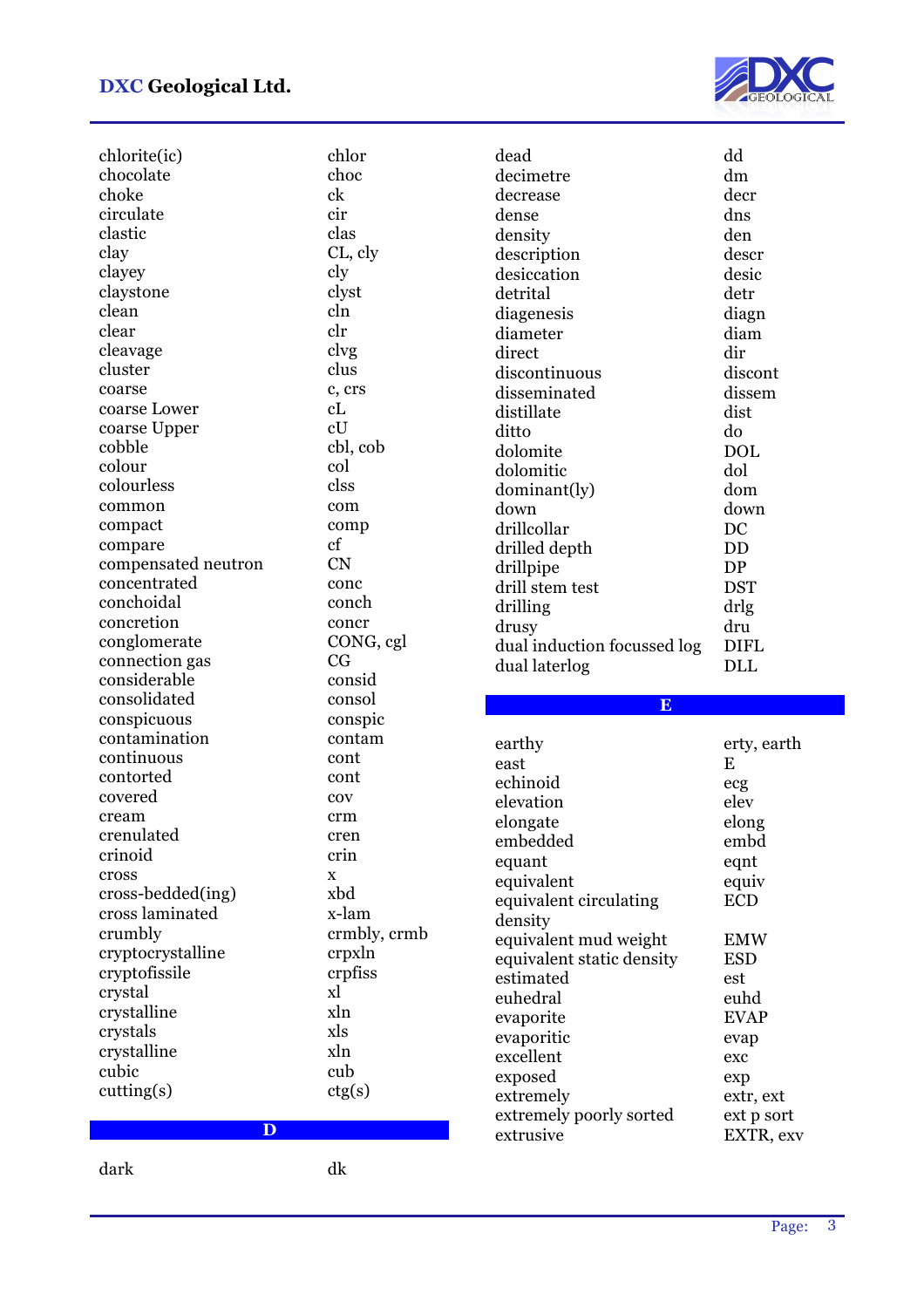

**F** 

| faint                          | fnt               |
|--------------------------------|-------------------|
| fair                           | fr                |
| fault                          | flt, F            |
| fault zone                     | FZ                |
| feet                           | ft                |
| feldspar                       | fspr, feld        |
| fenestral                      | fen               |
| ferrochrome                    | <b>FCL</b>        |
| lignosulphonate                |                   |
| ferro-magnesian                | FeMg              |
| ferruginous                    | ferrug, Fe        |
| fibrous                        | fibr              |
| final bottom hole closed-in    | <b>FBHCIP</b>     |
| pressure                       |                   |
| final bottom hole flowing      | <b>FBHFP</b>      |
| pressure                       |                   |
| fine                           | f, fn             |
| finely                         | fnly              |
| fine Lower                     | fL                |
| fine Upper                     | fU                |
| firm                           | frm               |
| fissile                        | fiss              |
| flag(gy)                       | flg, flag         |
| flake(y)                       | flk               |
| floatstone                     | floatst           |
| flour (rock flour)             | flour             |
| fluorescence                   | fluor             |
| foliated                       | fol               |
| foraminifera                   | foram             |
| formation                      | fm                |
| formation mult tester          | <b>FMT</b>        |
| formation pressure             | <b>FP</b>         |
| fossil                         | foss              |
| fracture(d)                    | frac              |
| fragment                       | frag              |
| framestone                     | framest           |
| framework                      | frmwk             |
| frequent                       | freq              |
| fresh                          | frs               |
| friable                        | fri, fria         |
| from                           | f/                |
| frosted                        | fros              |
|                                |                   |
| G                              |                   |
|                                |                   |
| gabbro                         | gab               |
| gallons per minute             | gpm               |
| gamma ray                      | GR                |
| gas cut mud                    | <b>GCM</b>        |
|                                |                   |
| gas cut water                  | GCW               |
| gas down to<br>gas oil contact | <b>GDT</b><br>GOC |

| gas oil ratio           | GOR             |
|-------------------------|-----------------|
| gas water contact       | GWC             |
| gastropod               | gast            |
| gernerally              | gen             |
| geopetal                | gept            |
| glass                   | glass           |
| glauconite(ic)          | glauc           |
|                         | glos            |
| glossy                  |                 |
| gneiss                  | gneiss          |
| good                    | gd              |
| gradation(al)           | $\text{grd}(l)$ |
| grading                 | grdg            |
| grain(ed)(s)            | g, grn          |
| grainstone              | grst            |
| granite                 | granite         |
| granule(ar)             | gran            |
| graptolite              | grap            |
| gravel                  | GRAV, grv       |
| greasy                  | gsy             |
| green                   | gn, grn         |
| grey                    | gy              |
| grit                    | gt              |
| groningen               | Gron            |
| ground level elevation  | <b>GLE</b>      |
| gypsum                  | <b>GYP</b>      |
| gypsiferous             |                 |
|                         | gyp             |
|                         |                 |
|                         |                 |
| $\overline{\mathbf{H}}$ |                 |
|                         |                 |
| hackly                  | hack            |
| haematite(ic)           | haem            |
| halite                  | <b>HAL</b>      |
| halitic                 | hal             |
| hard                    | hd              |
| heavy                   | hvy             |
| heavy weight drillpipe  | <b>HWDP</b>     |
| heterogeneous           | heter, heterog  |
| hexagonal               | hex             |
| high                    | hi              |
| homogeneous             | homog           |
|                         | horiz bd        |
| horizontal bedding      | HC              |
| hydrocarbons            | HP              |
| hydrostatic pressure    |                 |
| hygroclastic            | hygclas         |
| hygrofissile            | hygfiss         |
| hygoturgid              | hygtur,         |
|                         | hygturg         |
| I                       |                 |
|                         |                 |
| igneous                 | IG, ign         |
| illite(ic)              | illit           |
| imbedded                | imbd            |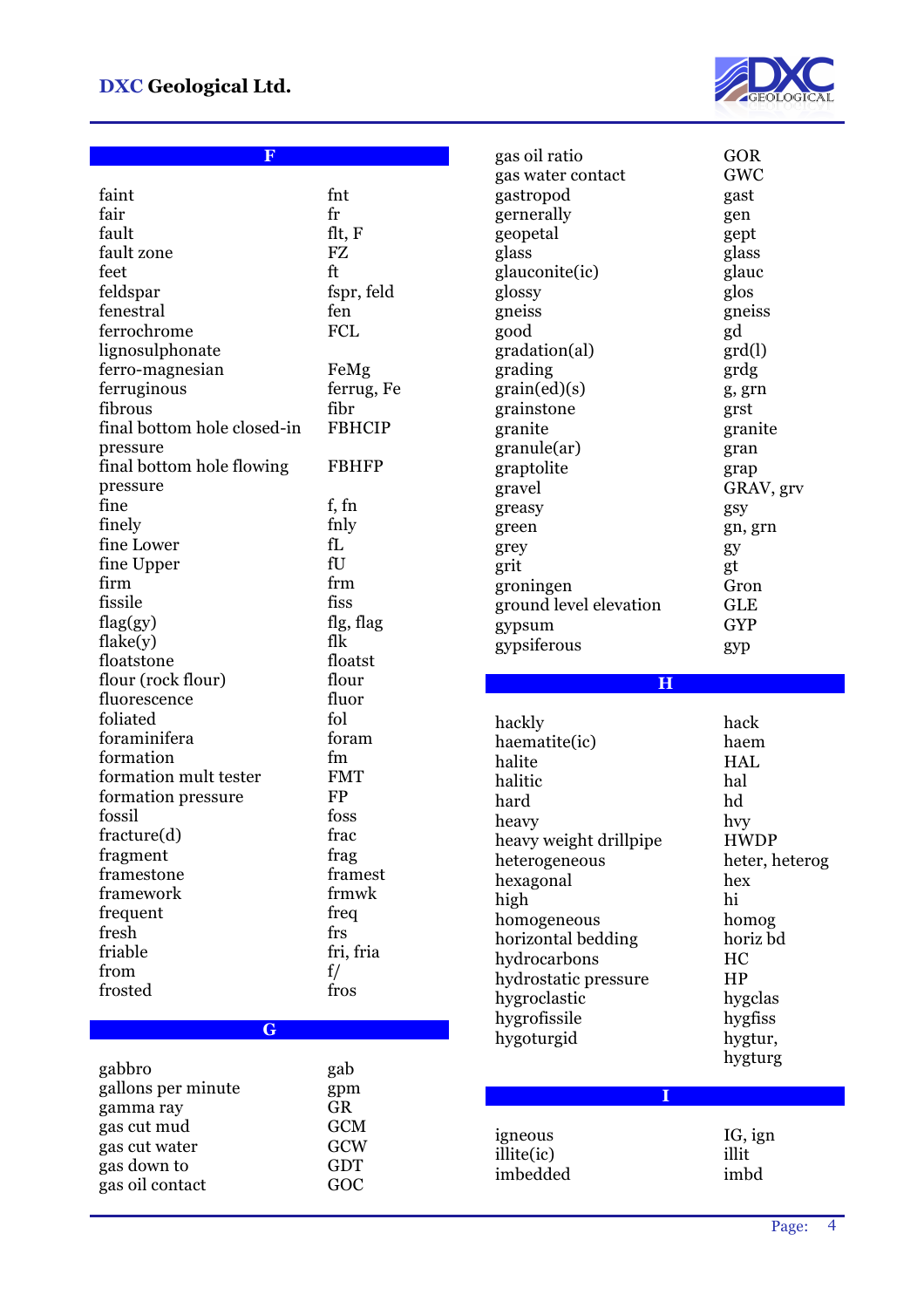

| impermeable                 | imperm           |
|-----------------------------|------------------|
| impression                  | imp              |
| in part                     | i/p              |
| inch                        | in               |
| inclusion                   | incl             |
|                             |                  |
| inclusions                  | incls            |
| increase(ing)               | incr             |
| indurated                   | ind              |
| initial bottom hole closed- | <b>IBHCIP</b>    |
| in pressure                 |                  |
| initial bottom hole flowing | <b>IBHFP</b>     |
| pressure                    |                  |
| insoluble                   | insol            |
| intercrystalline            | interxln         |
| interbed(ded)               | intbd            |
|                             |                  |
| intergranular               | intergran        |
| intergrown                  | intgn            |
| interlaminated              | interlam         |
| interpretation              | interp           |
| interval                    | intyl            |
| intraclast                  | intracl          |
| intragranular               | intragran        |
| intrusive                   | INTR, intr       |
| iridescent                  | irid             |
|                             | Fe-st            |
| ironstone                   |                  |
| iron                        | Fe               |
| iron stained                | Fe-stn           |
|                             |                  |
| irregular                   | irreg            |
|                             |                  |
| J                           |                  |
|                             |                  |
| joint                       | jt               |
|                             |                  |
| $\overline{\mathbf{K}}$     |                  |
|                             |                  |
| kaolinite(ic)               | kaol             |
| kelly bushing               | KB               |
| kick-off point              | <b>KOP</b>       |
| kilo pounds                 | klb              |
|                             |                  |
| L                           |                  |
|                             |                  |
| lamina                      | lam              |
| laminated                   | lam              |
| large                       | lge              |
| lavender                    | lav              |
| lay down                    | L/D              |
|                             |                  |
| lay out                     | L/O              |
| layer                       | lyr              |
| leached                     | lchd             |
| lenticular                  | lent, lentic     |
| light<br>lignite            | lt<br><b>LIG</b> |

| lignitic                                                                                                                                                                                                                                                                                                                                                                                  | lig                                                                                                                                                                                                                                                                                             |
|-------------------------------------------------------------------------------------------------------------------------------------------------------------------------------------------------------------------------------------------------------------------------------------------------------------------------------------------------------------------------------------------|-------------------------------------------------------------------------------------------------------------------------------------------------------------------------------------------------------------------------------------------------------------------------------------------------|
| limestone                                                                                                                                                                                                                                                                                                                                                                                 | LST, lmst                                                                                                                                                                                                                                                                                       |
| limonite(ic)                                                                                                                                                                                                                                                                                                                                                                              | lim                                                                                                                                                                                                                                                                                             |
| lithiclast(ic)                                                                                                                                                                                                                                                                                                                                                                            | lithicl                                                                                                                                                                                                                                                                                         |
| lithic                                                                                                                                                                                                                                                                                                                                                                                    | lith                                                                                                                                                                                                                                                                                            |
| lithology                                                                                                                                                                                                                                                                                                                                                                                 | lithol                                                                                                                                                                                                                                                                                          |
| little                                                                                                                                                                                                                                                                                                                                                                                    | little                                                                                                                                                                                                                                                                                          |
| local                                                                                                                                                                                                                                                                                                                                                                                     | loc                                                                                                                                                                                                                                                                                             |
| logging whilst drilling                                                                                                                                                                                                                                                                                                                                                                   | LWD                                                                                                                                                                                                                                                                                             |
| loose                                                                                                                                                                                                                                                                                                                                                                                     | lse                                                                                                                                                                                                                                                                                             |
| lost circulation material                                                                                                                                                                                                                                                                                                                                                                 | <b>LCM</b>                                                                                                                                                                                                                                                                                      |
| lower                                                                                                                                                                                                                                                                                                                                                                                     | 1                                                                                                                                                                                                                                                                                               |
| lumpy                                                                                                                                                                                                                                                                                                                                                                                     | lmpy                                                                                                                                                                                                                                                                                            |
| lustre                                                                                                                                                                                                                                                                                                                                                                                    | lstr                                                                                                                                                                                                                                                                                            |
| M                                                                                                                                                                                                                                                                                                                                                                                         |                                                                                                                                                                                                                                                                                                 |
| macrofossil<br>magnetite<br>make up<br>manganifereous<br>marble<br>marine<br>marl<br>maroon<br>massive<br>material<br>matrix<br>maximum<br>measurement while drilling<br>medium<br>medium Lower<br>medium Upper<br>member<br>metamorphic<br>metasomatic<br>metre<br>mica(ceous)<br>micrite<br>microcrystalline<br>microfossil<br>microlaterlog<br>micromicaceous<br>micropyritic<br>milky | macrofos<br>mag<br>M/U<br>mang<br>mbl<br>marine<br>mrl<br>maroon<br>mass<br>mat<br>mtx<br>max<br>MWD<br>m, med<br>mL<br>mU<br>mbr<br>METAM,<br>metam<br>msm<br>m<br>mic<br>micr<br>micxln,<br>microxln<br>micfoss,<br>microfoss<br><b>MLL</b><br>mmic,<br>micromic<br>mpyr,<br>micropyr<br>mlky |
| millimetre                                                                                                                                                                                                                                                                                                                                                                                | mm                                                                                                                                                                                                                                                                                              |
| million cubic feet                                                                                                                                                                                                                                                                                                                                                                        | MMcf                                                                                                                                                                                                                                                                                            |
| minimum                                                                                                                                                                                                                                                                                                                                                                                   | min                                                                                                                                                                                                                                                                                             |
| minor                                                                                                                                                                                                                                                                                                                                                                                     | mnr                                                                                                                                                                                                                                                                                             |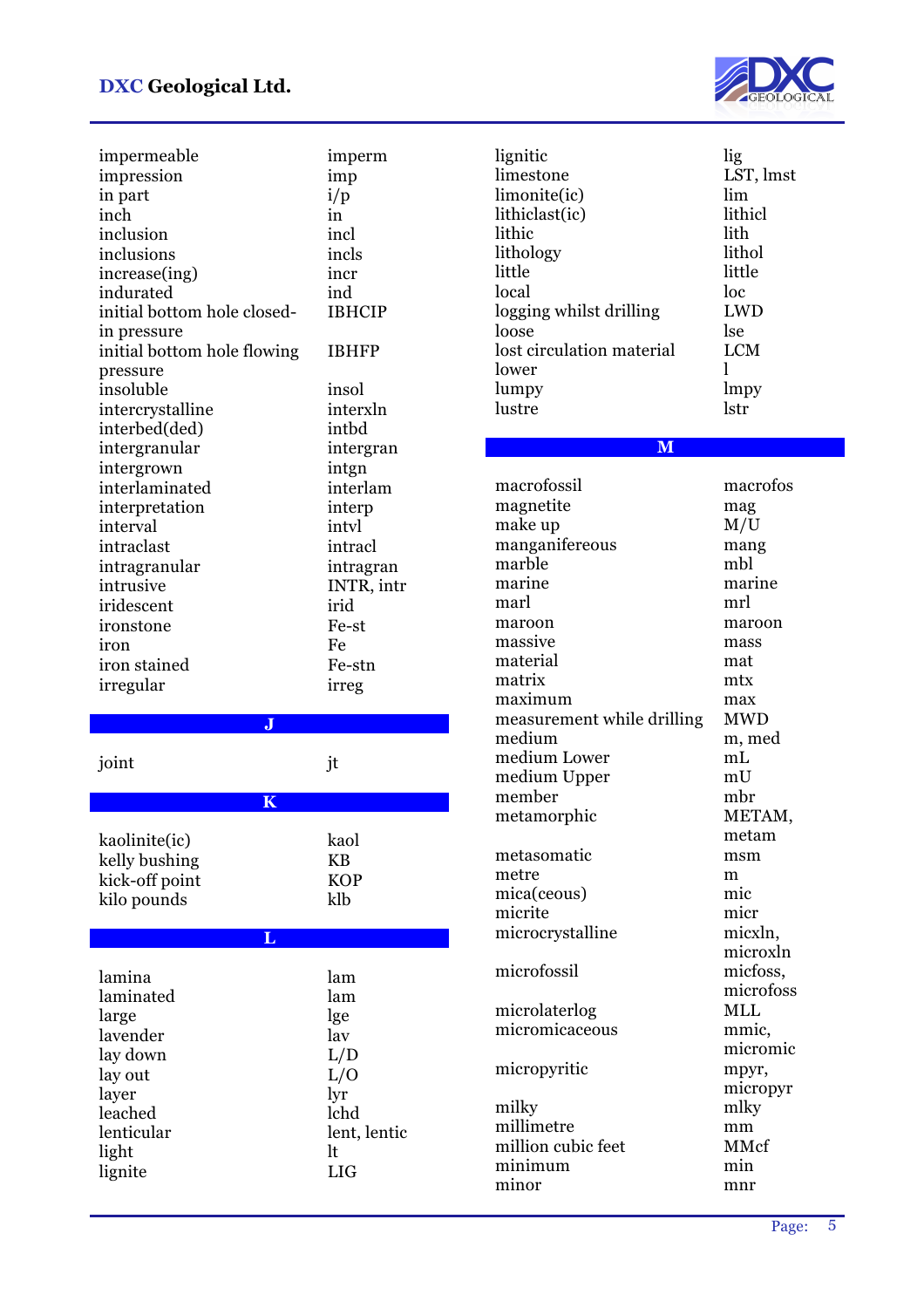

| minute                 | min           |
|------------------------|---------------|
| moderate               | mod           |
| moderately sorted      | mod sort      |
| moderately well sorted | mod well sort |
| mold(ic)               | mold          |
| mollusc                | moll          |
| montmorillonite        | montmoril     |
| more                   | more          |
| mottled                | mot           |
| mud weight             | <b>MW</b>     |
| muddy                  | mdy           |
| mudstone               | MDST, mdst    |
| muscovite              | musc          |
|                        |               |
|                        |               |

| nacreous     | nac        |
|--------------|------------|
| new bit      | <b>NB</b>  |
| new core bit | <b>NCB</b> |
| no shows     | N/S        |
| nodules(ar)  | nod        |
| north        | N          |
| numerous     | num        |
|              |            |

|  |  | $\Omega$ |
|--|--|----------|
|  |  |          |

| occasional              | occ       |
|-------------------------|-----------|
| ochre                   | och       |
| often                   | often     |
| oil down to             | ODT       |
| oil water contact       | OWC       |
| olive                   | olv       |
| olivine                 | olvn      |
| oncolite                | onc       |
| oolite, oolitic, oolith | ool       |
| opaque                  | opq, op   |
| orange                  | orng      |
| orthoclase              | orth      |
| ostracod                | ost       |
| overgrowths             | o/gwths   |
| overpull                | o/pull    |
| oxidised                | <b>OX</b> |
|                         |           |
| P                       |           |
|                         |           |
| pale                    | pa        |
| packstone               | pkst      |
| part, partly            | pt        |
| particle                | par       |
| parting                 | ptg       |
| parts per million       | ppm       |

patch by patch by patch and problems of  $\mathbf{p}$ patchy broken ptchy

| peible(y)                 | pbl, peb         |
|---------------------------|------------------|
| pellet(al)                | pel              |
| permeable                 | perm             |
| petroleum                 | pet              |
| phlogopite                | phlog            |
| phosphate(ic)             | phos             |
| phosphate rock            | <b>PHOS</b>      |
| phreatic                  | phr              |
| Pick Up                   | P/U              |
| pink(ish)                 | pnk, pk          |
| pinpoint                  | pinpt            |
| pipe conveyed logging     | PCL              |
| pisoid                    | piso             |
| pitted                    | pit              |
| pit volume total          | <b>PVT</b>       |
| plastic viscosity         | PV               |
| plagioclase               | plag             |
| plastic                   | plas             |
| platy                     | plty             |
| polish                    | pol              |
| polygonal                 | polyg            |
| polyhalite                | polyhal          |
| poor                      | pr, p            |
| poorly                    | prly             |
| poorly sorted             | p sort           |
| porcellaneous             | porcel           |
| porosity                  | por              |
| porous                    | por              |
| pore pressure             | PP               |
| porphry                   | prphy            |
| possible, possibly        | poss             |
| potassium chloride        | KCl              |
| potassium magnesium salts | <b>KMg</b> salts |
| pounds per gallon         | ppg              |
| predominant(ly)           | pred, predom     |
| present                   | pres             |
| preserved                 | pres             |
| pressure volume           | <b>PVT</b>       |
| temperature               |                  |
| precipitate               | ppt              |
| primary                   | prim             |
| prismatic                 | pris             |
| probable                  | prob             |
| production                | prod             |
| prominent                 | prom             |
| pseudo                    | ps               |
| pull out of hole          | POOH             |
| pump pressure             | PP               |
| purple                    | purp             |
| pyrite(ic)                | pyr              |
| pyroxene                  | pyrxn            |
|                           |                  |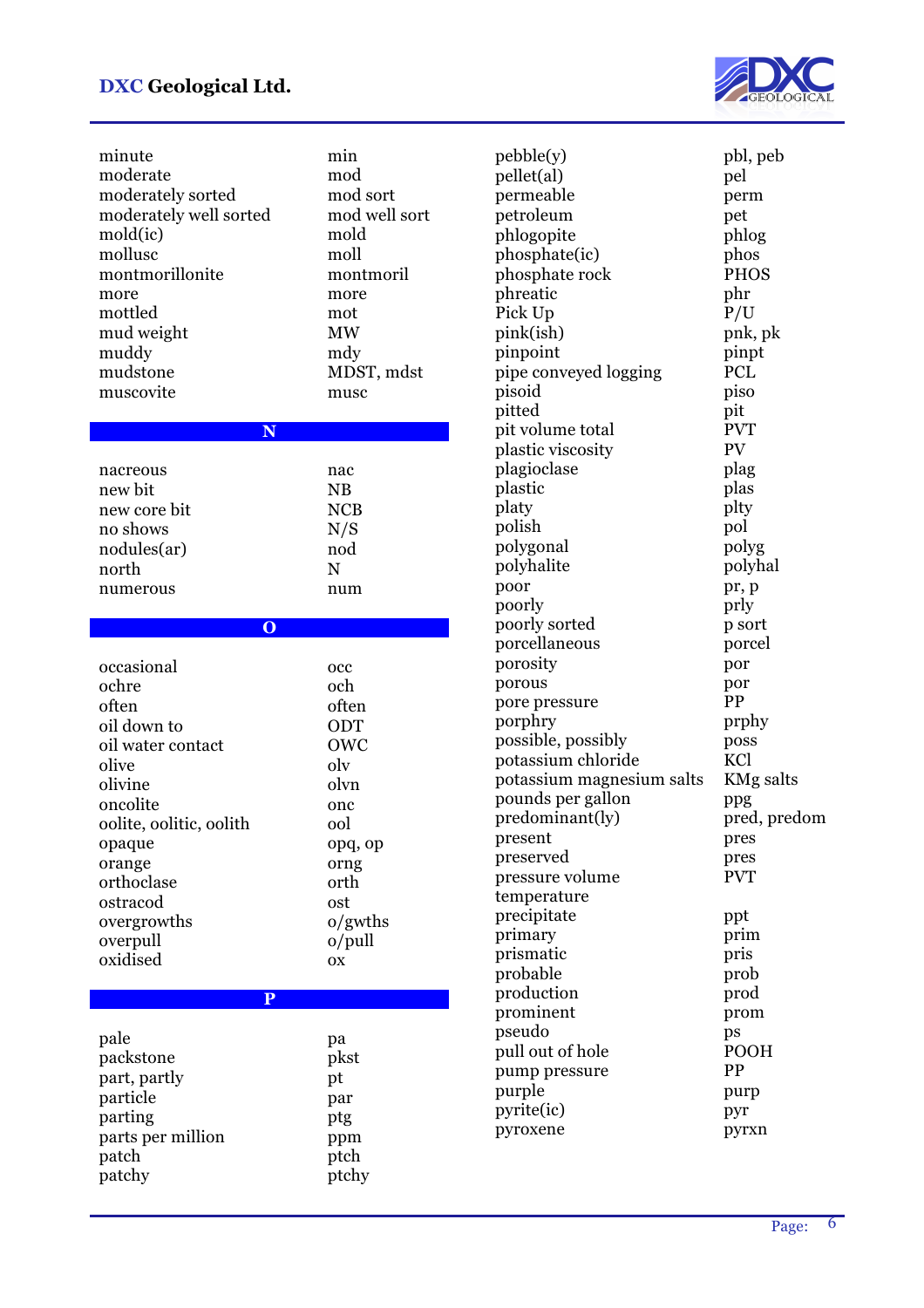

| Q                                                                                                                                                                                                                                                                                                                                                                                     |                                                                                                                                                                                                                                         |
|---------------------------------------------------------------------------------------------------------------------------------------------------------------------------------------------------------------------------------------------------------------------------------------------------------------------------------------------------------------------------------------|-----------------------------------------------------------------------------------------------------------------------------------------------------------------------------------------------------------------------------------------|
| quartz<br>quartzite<br>quartzose                                                                                                                                                                                                                                                                                                                                                      | QTZ, qtz<br>qtzite<br>qtzose                                                                                                                                                                                                            |
| $\overline{\mathbf{R}}$                                                                                                                                                                                                                                                                                                                                                               |                                                                                                                                                                                                                                         |
| radial<br>radiate<br>range<br>rare<br>rare trace<br>rate of penetration<br>recovered<br>recrystalline<br>red<br>remains<br>replaced<br>residue<br>residual<br>resistivity (ind. log) deep<br>resistivity deep<br>resistivity (ind. log)<br>medium<br>resistivity focued<br>rig down<br>ripple<br>rock<br>rotary table elevation<br>round(ed)<br>rubbery<br>rubble, rubbly<br>rudstone | rad<br>rad<br>rng<br>rr<br>rr tr, rtr<br><b>ROP</b><br>rec<br>rexln<br>rd<br>rem<br>rep<br>resid<br>resid<br><b>RILD</b><br><b>RD</b><br><b>RILM</b><br><b>RFOC</b><br>R/D<br>rpl<br>rk<br><b>RTE</b><br>rnd<br>rubbery<br>rbl<br>rudst |
| rugose<br>run back in hole<br>run in hole                                                                                                                                                                                                                                                                                                                                             | rug<br><b>RBIH</b><br><b>RIH</b>                                                                                                                                                                                                        |

### **S**

| sacks<br>saliferous | SX<br>salif |
|---------------------|-------------|
|                     |             |
| sample              | smpl        |
| sand                | SND, sd     |
| sandy               | sdy, sndy   |
| sandstone           | SST, sst    |
| saturated           | sat         |
| scattered           | scat        |
| schist              | sch         |
| secondary           | sec         |
| sediment            | sed         |
| septate             | sep         |
| shale               | SH, sh      |

shell shl show show shut in casing pressure SICP shut in drillpipe pressure SIDPP<br>sidewall core SWC sidewall core siderite(ic) siliceous sil, silic silt SLT, slt siltstone SLTST, sltst silty sltv similar sim size sz slight, slightly sli slow slow small soft sft soluble solu solution soln sorted srtd, sort sortin south sparry spr sparsely spsly<br>speckled spkld speckled specks spks sphalerite sphal<br>spherical sher, sph spherical spicule spintery spintery spintery sponge spg spg spot spt spots spts spotted sptd stabilister stab stain stn stained stnd stands stds stratified strat streak strk streaked strkd streaming strmg stringer stgr stock tank barrel STB strokes per minute SPM strong strong structure str stylolite(ic) styl sub sb subsea SS<br>subangular Sbang<br>shang subangular subblocky<br>subelongate sbelg, s subrounded sbrnd

) sid s srtg S splin, splnt  $s_{\text{b}}$ sbelg, sbelong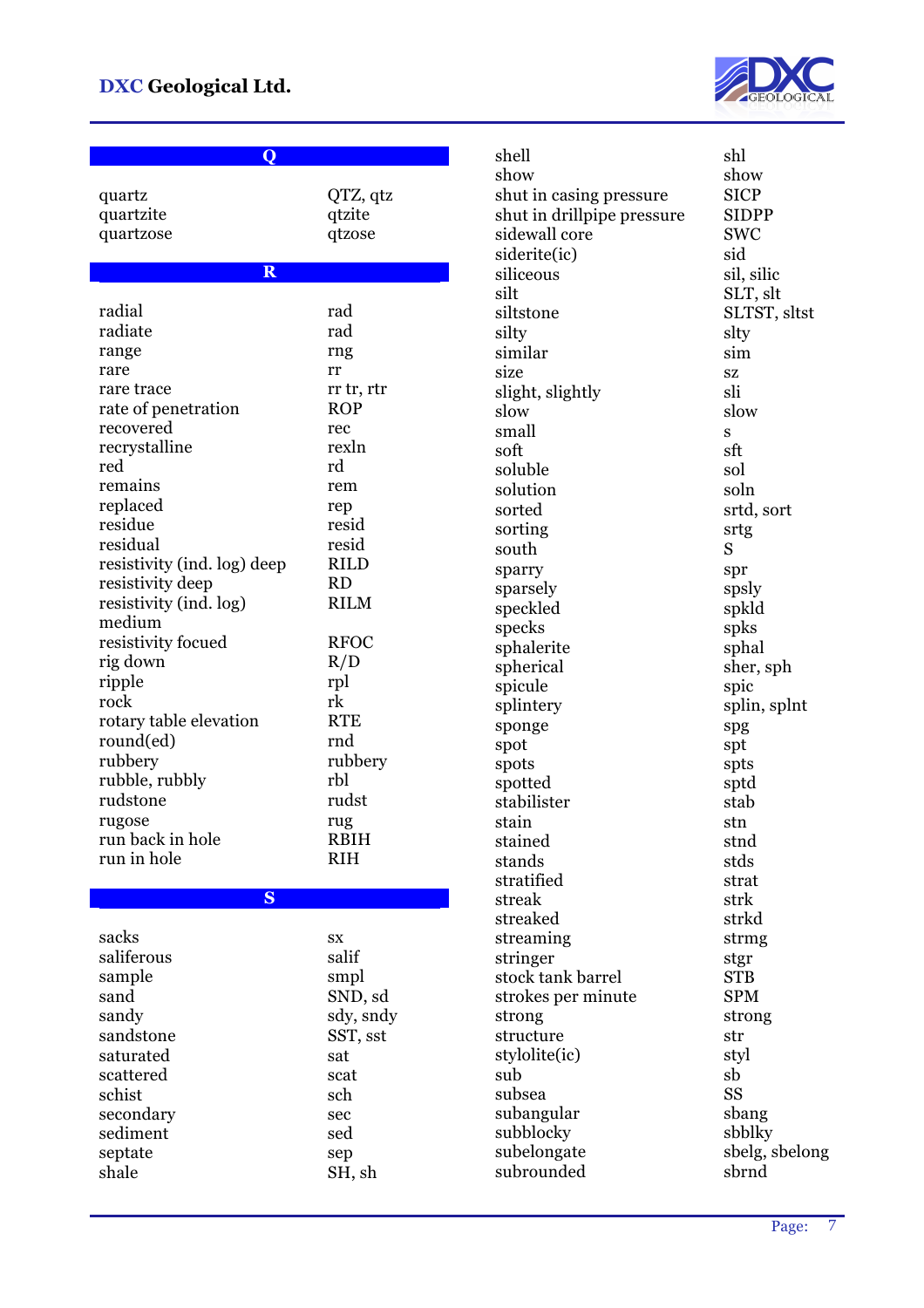

| subspherical<br>sucrose(ic)<br>sugary<br>surface<br>surface to bit strokes<br>surface to bit time<br>sylvite<br>syncline<br>syntaxial                                                                                                                                                                                                | sbsph<br>suc<br>sug<br>surf<br><b>SBS</b><br><b>SBT</b><br>sylv<br>syncl<br>syn                                                                                                                   |
|--------------------------------------------------------------------------------------------------------------------------------------------------------------------------------------------------------------------------------------------------------------------------------------------------------------------------------------|---------------------------------------------------------------------------------------------------------------------------------------------------------------------------------------------------|
| T                                                                                                                                                                                                                                                                                                                                    |                                                                                                                                                                                                   |
| tabular<br>tan<br>texture<br>thick<br>thin<br>thin section<br>thousand<br>through<br>tight<br>top<br>top of cement<br>top of liner<br>total depth<br>total gas<br>tough<br>trace<br>translucent<br>transparent<br>trip in hole<br>true vertical depth<br>true vertical thickness<br>tabular<br>tuff<br>tuffaceous<br>type<br>typical | tab<br>tan<br>tex<br>thk, tk<br>thn, tn<br>ts<br>M<br>thru<br>tight<br>top<br><b>TOC</b><br>TOL<br>TD<br>TG<br>tgh<br>TR, tr<br>trnsl<br>trnsp<br>TIH<br>TVD<br>TVT<br>tab<br>TUFF<br>tuff<br>typ |
|                                                                                                                                                                                                                                                                                                                                      | typ                                                                                                                                                                                               |
| $\overline{\mathbf{U}}$<br>unconformity                                                                                                                                                                                                                                                                                              | unconf, unc                                                                                                                                                                                       |
| unconsolidated                                                                                                                                                                                                                                                                                                                       | uncons,                                                                                                                                                                                           |
| underlying<br>unidentifiable<br>undifferentiated<br>uniform<br>unsorted<br>upper                                                                                                                                                                                                                                                     | unconsol<br>undly<br>unident<br>undiff<br>uni<br>unsort<br>u                                                                                                                                      |

| $\overline{\textbf{V}}$     |             |
|-----------------------------|-------------|
|                             |             |
| vadose                      | vad         |
| variable                    | var         |
| varicoloured                | varicol     |
| variegated                  | vgt, varieg |
| varved                      | vrvd        |
| vein                        | vn          |
| vermillion                  | verm        |
| vertical                    | vert        |
| vertical bedding            | vert bd     |
|                             |             |
| very<br>very coarse         | v<br>vc     |
|                             | vcL         |
| very coarse Lower           | vcU         |
| very coarse Upper           | vf          |
| very fine                   | vfL         |
| very fine Lower             |             |
| very fine Upper             | vfU         |
| very well sorted            | v well sort |
| vesicular                   | ves, vesic  |
| violet                      | vi, viol    |
| viscosity                   | visc        |
| visible                     | vis         |
| vitreous                    | vitr        |
| vitrified                   | vit         |
| volatile                    | volat       |
| volcanic                    | volc        |
| volcaniclastic              | volc        |
| vuggy                       | vug         |
|                             |             |
| $\overline{\textbf{W}}$     |             |
|                             |             |
| wackestone                  | wkst        |
| wait on cement              | woc         |
| wait on weather             | <b>WOW</b>  |
| wash and ream               | W/R         |
| water                       | wtr         |
| water loss                  | WL          |
| water up to                 | WUT         |
| wavy                        | wvy         |
| waxt                        | <b>WXY</b>  |
| weak                        | wk          |
| weathered                   | wthd        |
| weight                      | wt          |
| weight on bit               | <b>WOB</b>  |
| well                        | W           |
| wellhead closed in pressure | WHCIP       |
| wellhead flowing pressure   | <b>WHFP</b> |
|                             |             |
| well rounded                | well rnd    |
| well sorted                 | well sort   |
| west                        | W           |
| white<br>with               | wh          |
|                             | W           |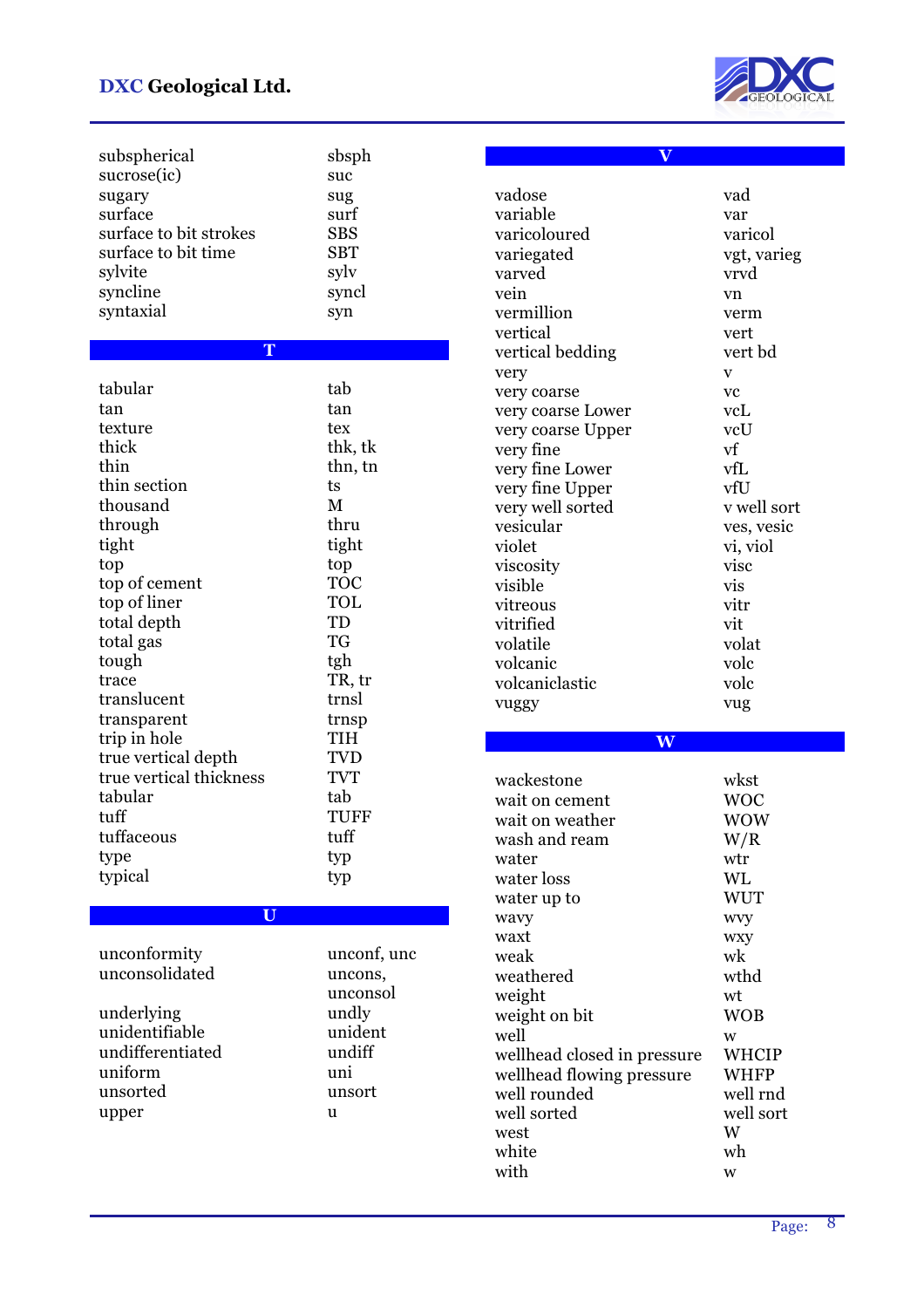

| without      | W/0          |
|--------------|--------------|
| work         | work         |
| X            |              |
| Y            |              |
| year         | y            |
| yellow       | yel          |
| yield point  | <b>YP</b>    |
| $\mathbf{Z}$ |              |
| z-slam       | <b>ZSLAM</b> |
| zone         | zn           |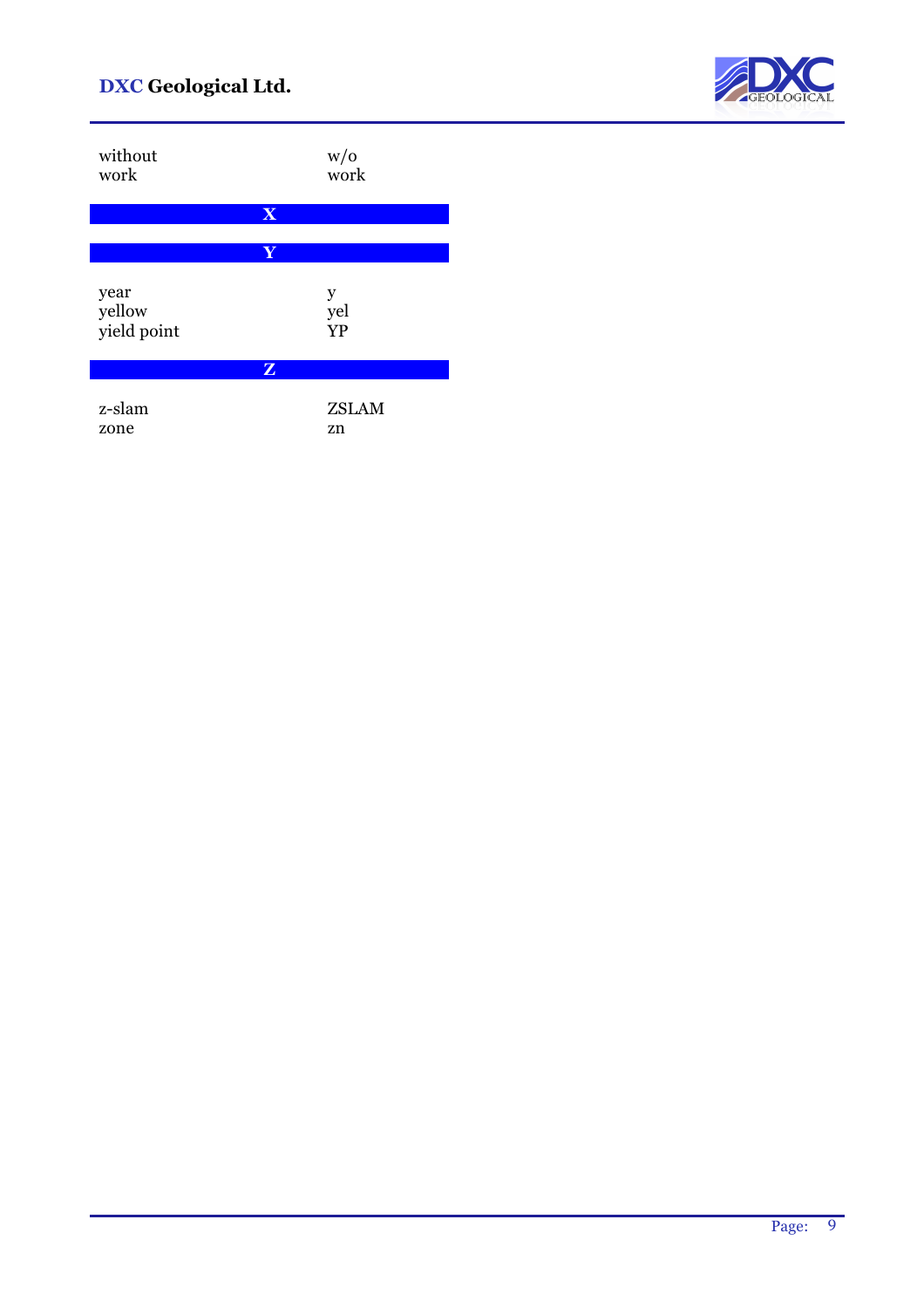

## **Standard Lithology Descriptions**

#### **Sandstone / Sand**

- Colour wh, v lt gy, dk gy, yel gy, v pa orng, grn
- Consolidation well consol, fria, hd, v hd, lse qtz grn
- Fracture crmb, brit, subfiss
- Texture blky, subblky, ang, subang
- Grain type QTZ
- Grain size  $vf$ , f, m, crs
- Grain colour clss, yel gy, lt brn, v pa orng
- Opacity transp, transl, op
- Grain roundness rnd, subrnd, subang, ang
- Grain sphericity subsph, sph, subelong, elong
- Grain sorting well sort, mod sort, prly sort
- Cementation tr calc cmt, tr silic cmt
- Visible porosity  $-$  no vis por
- Accessory minerals glauc, pyr, micropyr
- Minor lithologies TR LST
- Shows pet odor, lt brn oil stn, pa yel nat fluor, slow blmg pa yel cut fluor, fast strmg blu wh cut fluor, slow lt brn crush cut fluor, lt brn res ring

#### **Shows**

- Any free oil odour, colour and stain
- Natural fluorescence intensity, colour and any mineral fluor
- Cut fluorescence rate fast, inst, slow
- Cut fluor type strmg, blmg
- Cut fluor intensity  $-$  dull, br, pa
- Cut fluor colour yel, brn, gold, blu wh
- Cut fluor residue lt brn fnt res ring
- If no cut try a crush cut

#### **Claystone, Mudstone & Siltstone**

- Colour red, orng, yel, grn, blu, olv, pk, gy, blk, wh
- Consolidation sft, frm, hd, v hd
- Fracture brit, crmb, fiss, subfiss, splint
- Texture blky, subblky, subang, ang, amor
- Lustre erty lstr, grsy, wxy
- Silt content sl slty, mod slty, v slty, w/ occ vf qtz
- Carbonate content carb  $i/p$ , loc sl calc, dol
- Swelling properties non swel, hydturg, hygturg
- Accessories TR micromic, micropyr, glauc, pyr, carb mat
- Minor lithologies grd SLTST  $i/p$

#### **Dolomite & Limestone**

- Colour pa yel brn, off wh, bf, v pa orng, m dk gy
- Consolidation sft, frm, hd, v hd
- Fracture brit, crmb, amorph
- Texture microxln, cryptoxln
- Lustre  $erty$ , wxy, porcel
- Porosity no vis por
- Accessories pyr, glauc